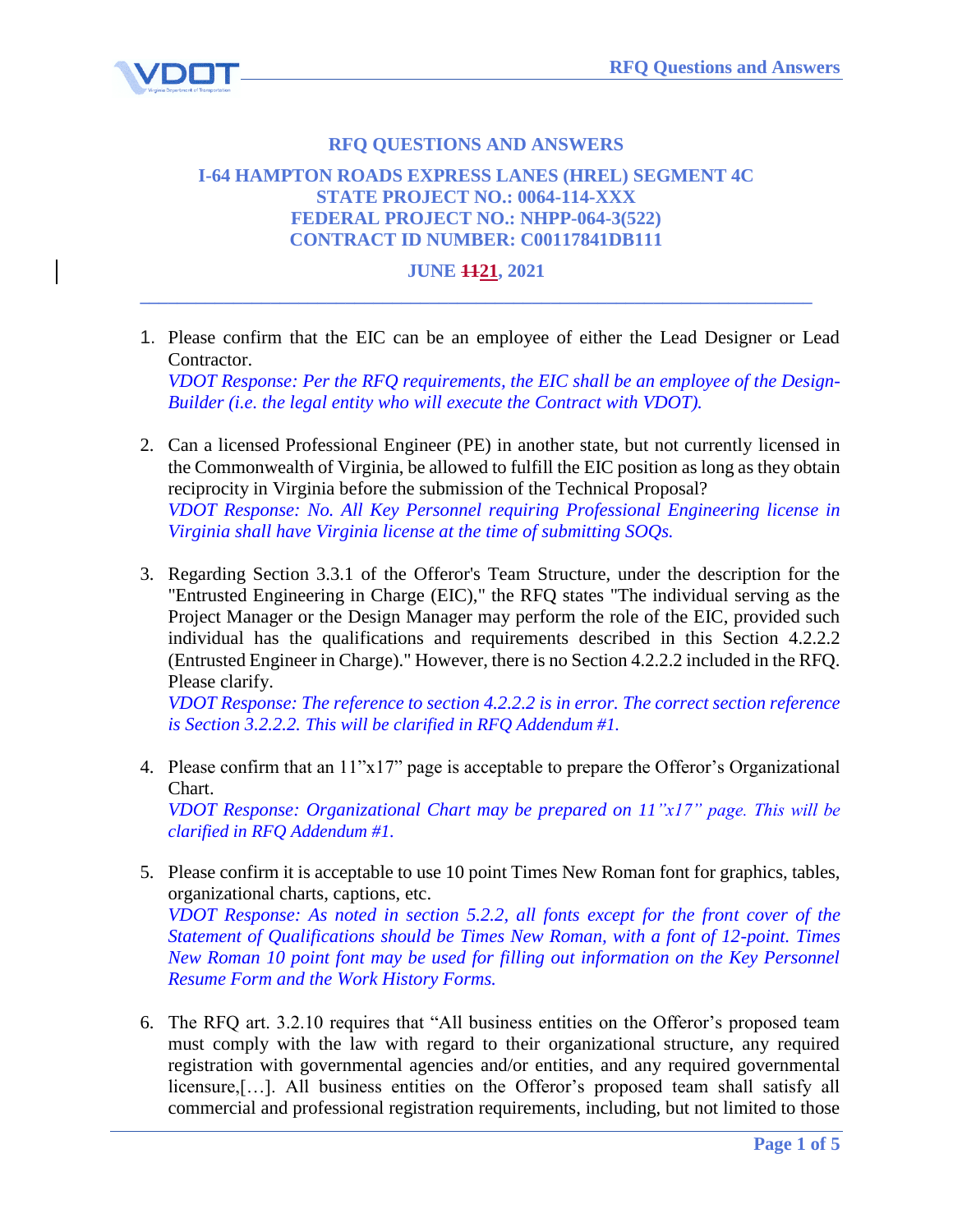

requirements of the Virginia State Corporation Commission (SCC) and the Virginia Department of Professional and Occupational Regulations (DPOR)." Our understanding is that under VA statute, DPOR's contractor's license is not a mandatory requirement for those contractors performing works under VDOT ("Exemptions" situation as listed in article 54.1-1101. of the Regulation). Could you please clarify if DPOR licensing is required for Prime Contractors (general contractors) for this Project?

*VDOT Response: Your interpretation of 54.1-1101 of the regulations in regards to General Contractors is correct.* 

7. On page 14 of the RFQ, VDOT states that "the EIC shall….be assigned to the Project fulltime for the duration of the Project once the design activities begin. The EIC shall be on site (project site) full time for the from the commencement of construction through Final Acceptance of the Project." Would the Department consider eliminating the need for the EIC to be present on site full time during construction?

If no, would the Department consider expanding the physical location of the full time EIC to include the construction location, the Project field office, the Design-Builders Office, the Designers Office, etc.?

*VDOT Response: The subject requirement will remain unchanged. The EIC shall be on site (project site) full time from the commencement of construction through Final Acceptance of the Project.*

- 8. Can the organizational chart for the Project be prepared on 11x17 paper? *VDOT Response: See response to Question #4.*
- 9. Can the Department confirm that the Design-Builder is not responsible for any ITS or toll system integration work and that the ITS and toll system integration will be performed by VDOT in coordination with the Design-Builder?

*VDOT Response: In general, the Design Builder will be responsible for design and construction of the civil infrastructure for tolling such as gantries, signs, foundations, conduits control/junction boxes, etc. associated with the toll systems. The tolling equipment and tolling system integration will be provided by others as part of a separate project. The Design Builder will also be responsible for the design, construction and integration of ITS elements such as CCTV cameras, Dynamic Message signs, conduits, cable, etc., that will feed into the existing VDOT traffic management system. This scope will be further defined in the RFP.*

10. Will the RFP require design by the Design/Builder of the ITS system or a portion thereof, or will the system requirements be provided in order to tie into existing project infrastructure?

*VDOT Response: Please see response to Question #9.* 

11. Will the Project include any major pavement rehabilitation or replacement similar to the FDR being performed on the I-64 Design Build projects to the west? *VDOT Response: The RFP will provide requirements related to repairs of the existing pavement. No major pavement rehabilitation or FDR is anticipated at this time.*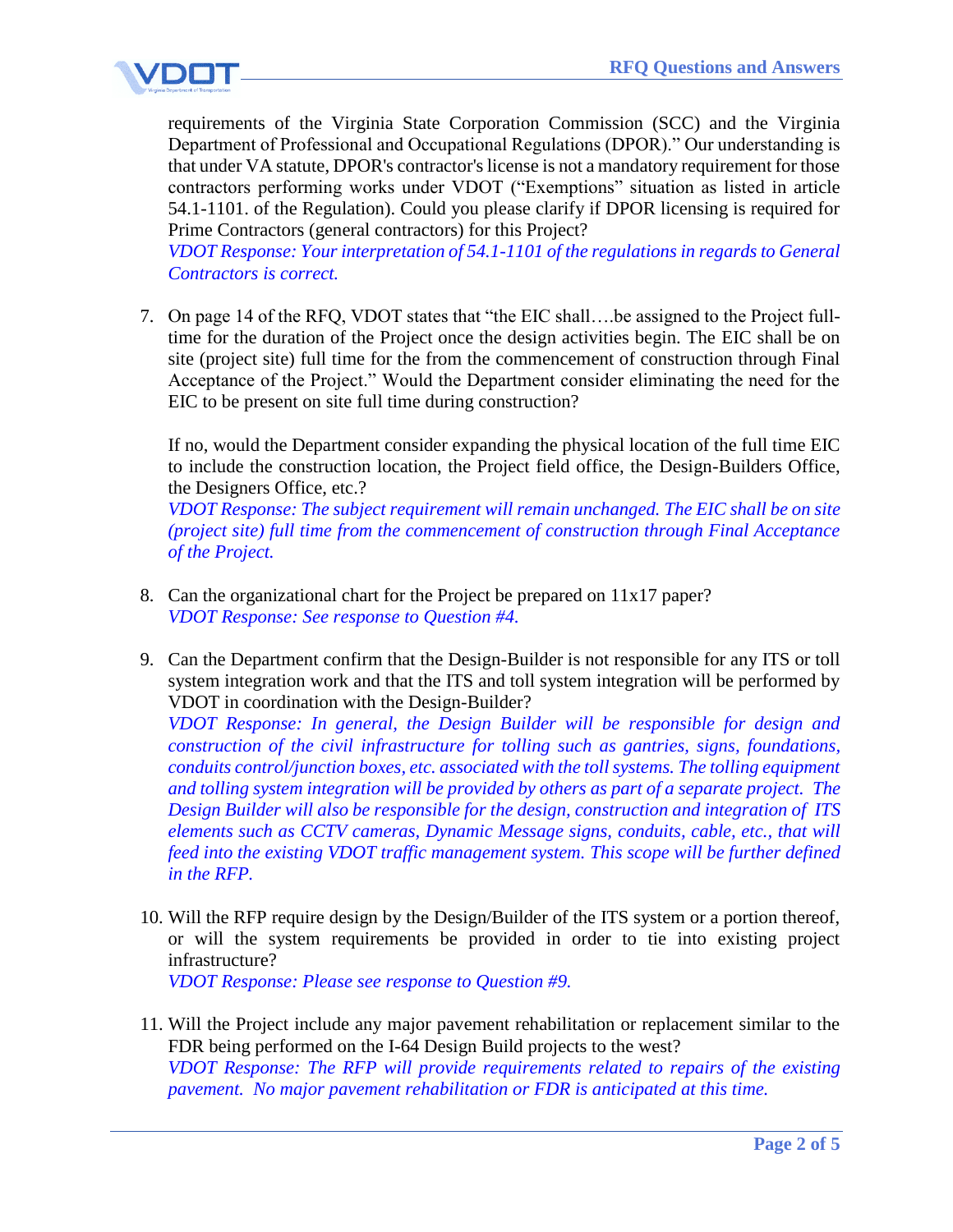

- 12. Will this project be grandfathered under Part IIC of the VSMP regulations? *VDOT Response: This project is considered grandfathered under Part IIC of the VSMP regulations.*
- 13. Does the RFQ design plan to meet the energy balance equation through on-site storage? *VDOT Response: See the response to Question #12. The RFQ conceptual plan was developed to meet Part IIC and the adequate outfall requirements of that criteria.*
- 14. Does the RFQ design anticipate meeting the water quality requirements primarily through the purchase of off-site nutrient credits? *VDOT Response: Yes, the RFQ design meets the water quality requirements through 100% Offsite Nutrient Credits.*
- 15. Has the RFQ design addressed concerns of resiliency/climate change in the stormwater management design? *VDOT Response: No.*
- 16. Are there any minimum clearance restrictions for passage of watercraft on the Hampton River during construction? *VDOT Response: Specific requirements will be provided in the RFP.*
- 17. Would VDOT approve a Design Joint Venture to act as the Lead Designer? If so, will VDOT accept the individual SCC registration for the firms comprising the Design Joint Venture during the SOQ stage. If individual SCCs are not acceptable, what prequalification is required by the Design Joint Venture at the SOQ stage? *VDOT Response: No. Only one singular firm shall serve as the Lead Designer. This will*

*be clarified in RFQ Addendum #1.*

- 18. A project of this size and complexity may best be served with dedicated subconsultants working under the Lead Designer's direction. With regards to the Lead Designer Work History Forms required by Section 3.4.1, will VDOT allow experience forms from dedicated design subconsultants in addition to those of the Lead Designer? *VDOT Response: This section remains unchanged. Per the RFQ, experience forms will only be accepted from Lead Designer.*
- 19. There appears to be discrepancies between the RFQ and The Conflict-of-Interest Letter Issued on April 14, 2021, pertinent to the list of conflicted firms. Please verify which list controls.

*VDOT Response: The information in the Conflict of interest memo for this project was updated as part of the RFQ. Please follow the RFQ. The COI memo has been removed from the webpage.*

20. Suggested sequence of construction for all bridges, reduces the number of lanes per bound from 3 to 2. Can we assume this reduction of lanes is acceptable for the entire project? *VDOT Response: Please note that these are conceptual plans. Specific details relative to lane closure will be provided in the RFP.*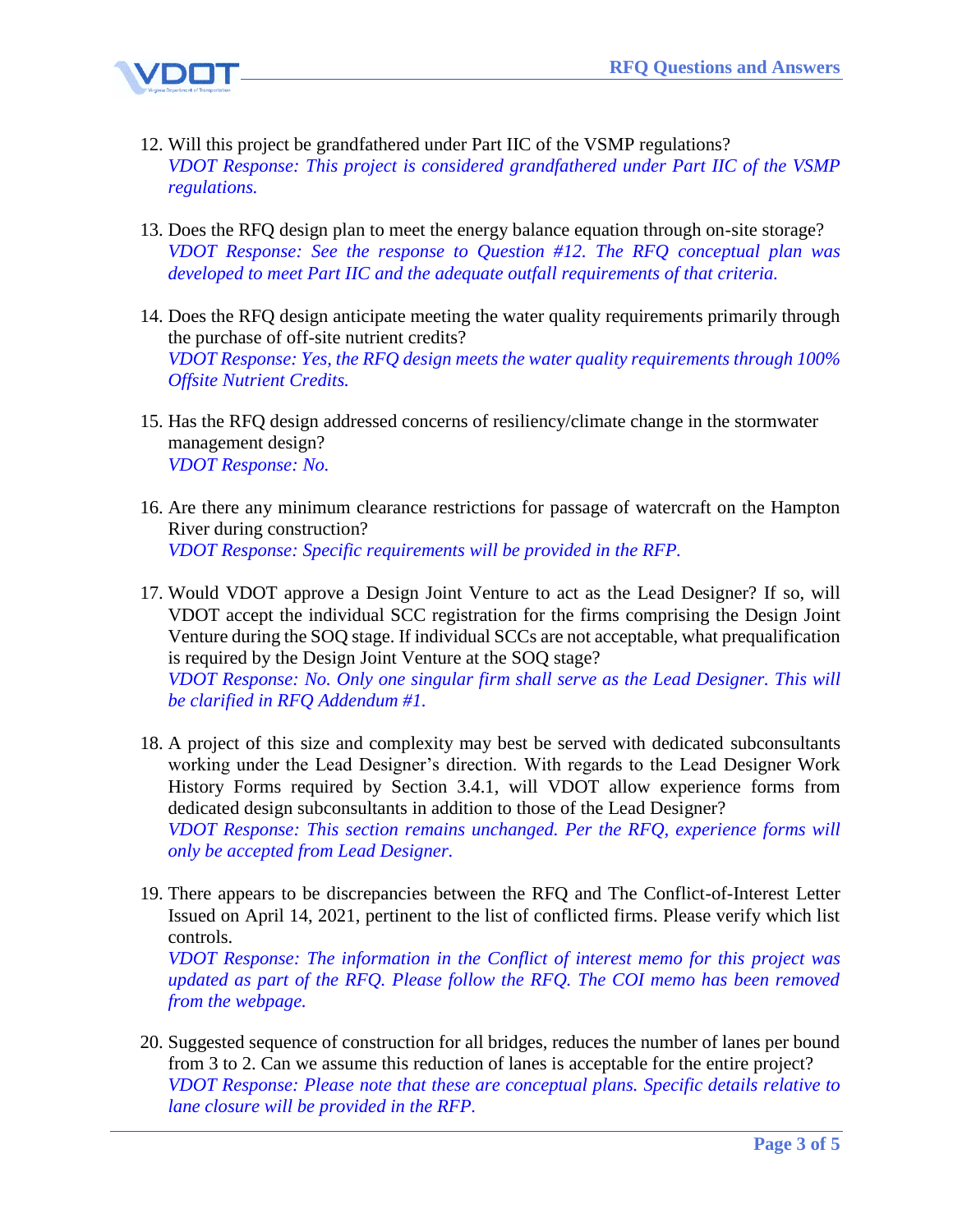

- 21. Can VDOT provide all the utility files used to create the utility survey? This will help us better evaluate the risk associated with the utilities for the project. *VDOT Response: A DGN file with utility information is included in the RFQ Information Package.*
- 22. Are construction milestone schedules available for HRBT?

*VDOT Response: Below are the HRBT construction milestone dates per the HRBT contract:*

- *Substantial Completion Deadline - NLT September 1, 2025*
- *Final Completion Deadline - NLT November 1, 2025*

*For information regarding this project, visit the project webpage* <https://hrbtexpansion.org/default.asp> *and procurement webpage at*  <https://www.p3virginia.org/projects/hampton-roads-bridge-tunnel-2/>

- 23. What environmental commitments or additional documentation requirements have been identified in the Categorical Exclusion, other than for noise mitigation? *VDOT Response: As noted in the RFQ, VDOT is currently in the middle of NEPA process and anticipates completing Categorical Exclusion for this Project prior to issuance of the RFP. The RFP will provide necessary details and requirements.*
- 24. Please provide information in regards to any coordination to date with the railroads in question including agreements (completed or draft) and any meeting minutes and notes on communications

*VDOT Response: The RFP will include information relative to the Railroad scope of work.* 

25. For Key Personnel, if personnel is registered in another State or jurisdiction, will they be allowed to submit DPOR Certificates prior to Design-Build Contract Award, if not available for the SOQ submittal?

*VDOT Response: Please see response to Question #2.*

26. Section 5.2. states " all printing, except for the front cover of the Statement of Qualifications, should be Times New Roman, with a font of 12-point (Time New Roman 10 point font may be used for filling out information on the Key Personnel Resume Form and the Work History Forms)'. Please confirm the org chart may also use 10 point font or smaller.

*VDOT Response: Please see response to Question #5.*

27. The RFQ requires each Lead Contractor to submit three relevant projects using the Lead Contractor Work History Form, and, if the Offeror is a joint venture, at least one work history form shall be provided by each member of the joint venture. Would VDOT allow teams comprising of more than three joint venture members to submit more projects in response to Section 3.4.1, one from each JV partner?

*VDOT Response: For a joint venture with more than three (3) team members, the Offerors shall submit lead contractor work history forms for the three (3) members who have the highest percent participation as indicated on the approved Joint Venture Bidding Agreement. In the instance of equal participation, three (3) work history forms shall be*